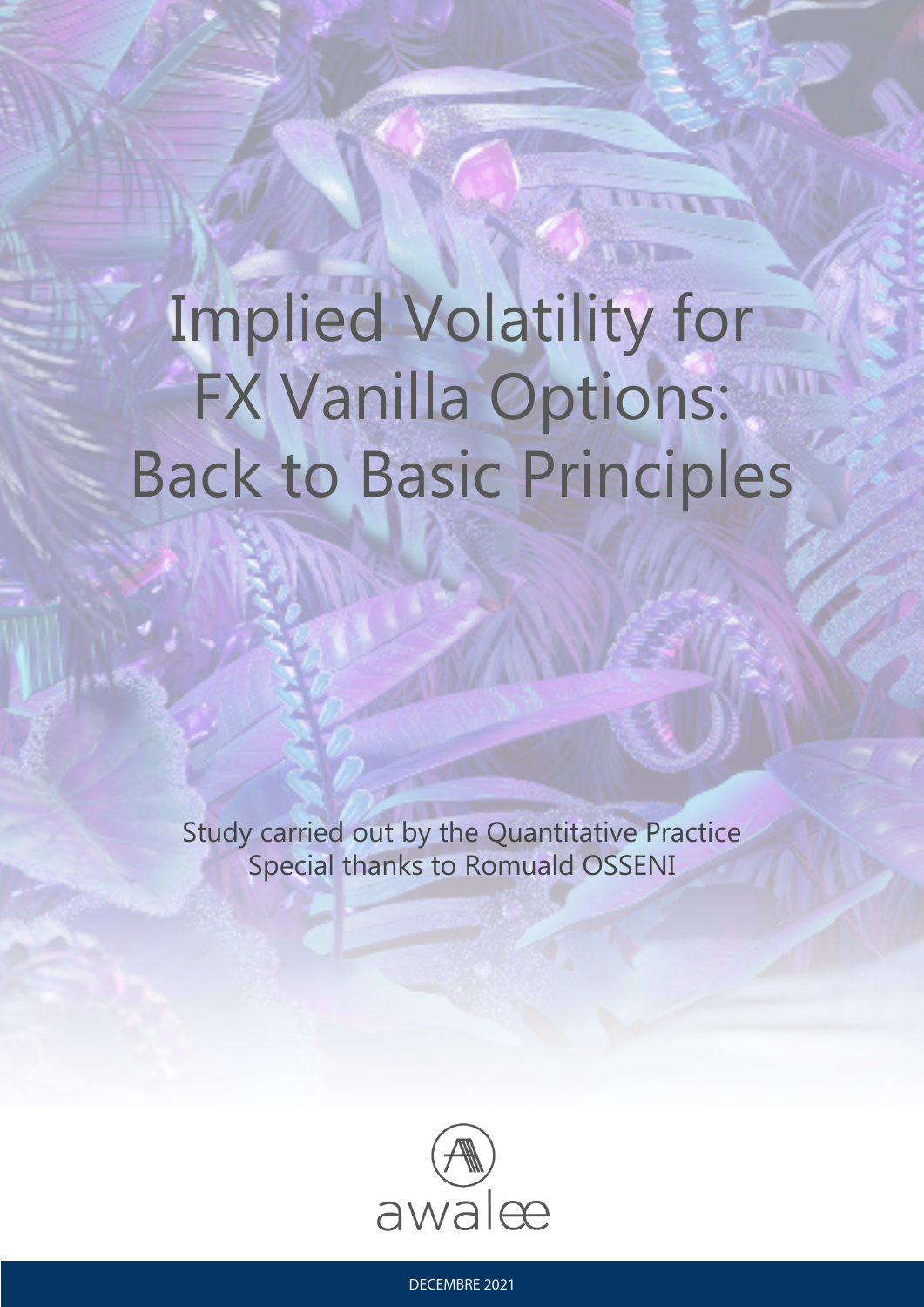# **SUMMARY**

| Introduction |                                                                  |                                                                          |                |  |  |
|--------------|------------------------------------------------------------------|--------------------------------------------------------------------------|----------------|--|--|
|              | 1. FX Rate Convention                                            |                                                                          |                |  |  |
|              | 2. FX European Vanilla Option Pricing                            |                                                                          |                |  |  |
|              | 2.1.                                                             |                                                                          |                |  |  |
|              |                                                                  | Pips Spot Delta or Unadjusted Pips Spot Delta<br>2.1.1                   | 2              |  |  |
|              |                                                                  | Pips Forward Delta or Unadjusted Pips Forward Delta<br>2.1.2             |                |  |  |
|              |                                                                  | Premium Adjusted Pips Spot Delta or Percentage Spot Delta<br>2.1.3       |                |  |  |
|              |                                                                  | Premium Adjusted Pips Forward Delta or Percentage Forward Delta<br>2.1.4 |                |  |  |
|              | 2.2.                                                             | Construction of Implied Volatility Smiles                                |                |  |  |
|              |                                                                  | <b>Straddle Strategy</b><br>2.2.1                                        |                |  |  |
|              |                                                                  | <b>Risk Reversal</b><br>2.2.2                                            |                |  |  |
|              |                                                                  | <b>Butterfly Strategy</b><br>2.2.3                                       | 3              |  |  |
|              |                                                                  | Implied Volatility<br>2.2.4                                              | 3              |  |  |
|              | 3. Volatility Interpolation and Extrapolation in the Strike Axis |                                                                          |                |  |  |
|              | 3.1.                                                             | Implied Volatility interpolation                                         | 3              |  |  |
|              | 3.2.                                                             | Implied Volatility Extrapolation                                         | 3              |  |  |
|              |                                                                  | 4. Temporel Interpolation                                                | 3              |  |  |
|              |                                                                  |                                                                          |                |  |  |
|              | Conclusion                                                       |                                                                          | $\overline{4}$ |  |  |
|              | <b>References</b>                                                |                                                                          | 4              |  |  |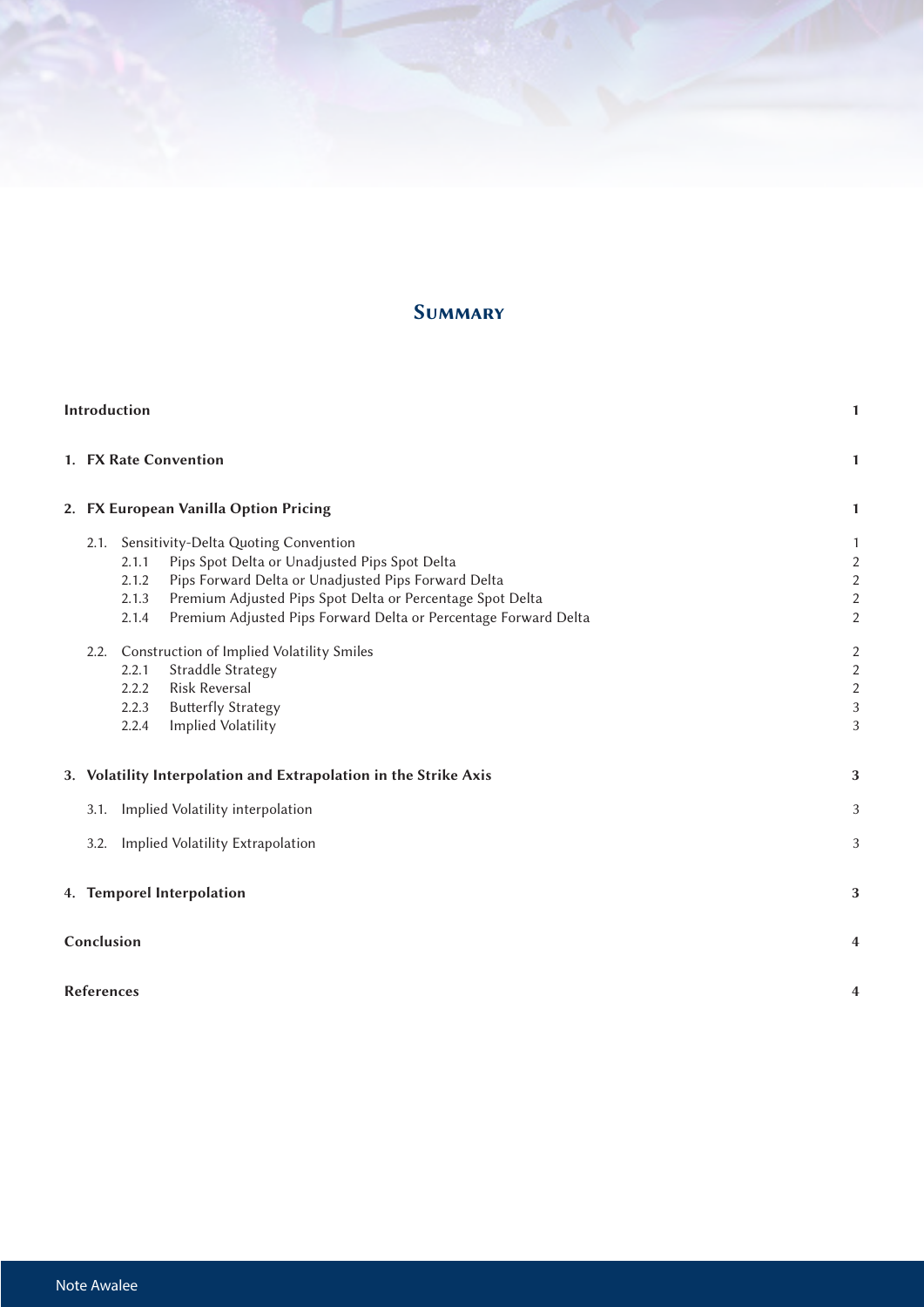## Introduction

We revisite the pricing of plain vanilla FX option using liquid instruments for market coherent estimation. This paper discusses the volatility surface construction from option trading strategies which provides a way to interpolate that volatility at any strike from the surface. We show how to derive a strike and its corresponding Implied Volatility out of the core region and uses the well-known non free arbitrage criterias to their consistency. Finally, we see how to price the plain vanilla FX option with any strike between the extra lower and upper points.

This note is structured as follow: in section 1, we point out a general concept of deal with FX currencies while in section 2, we provide the plain vanilla FX option pricing methodology. Finally, sections 3 and 4 discuss about the Implied Volatility interpolation at any strikes and maturities.

## 1 FX Rate Convention

We briefly introduce in that section the FX terminology before explain the FX option vanilla pricing within the next section. Currencies pairs, under ISO codes, are quoted in the format FOR-DOM, where FOR and DOM denoted foreign and domestic currency respectively. As underline in the [1], *the notion of foreign and domestic does not refer to the location of the trading entity, but only to this quotation convention.* In order words, under the FX spot rate  $X_t$  =FOR-DOM, one understands that one unit of foreign currency corresponds to FOR-DOM units of the domestic currency. For example, in EU-RUSD, the EUR denotes foreign currency while USD denotes the domestic currency. Thus, the rate of EURUSD indicates the value of one Euro in USD. For that purpose, we will refer to the "domestic" currency as of a base or numeraire currency in relation to which "foreign" amount of money is measured. For a more detailed about the FX terminology, we refer the reader to [2, 3, 4]

# 2 FX European Vanilla Option Pricing

We denoted  $\sigma(K, T)$  the Implied Volatility for which the Black-Scholes formula matches the market price *Π* (*K*, *T*) for an european vanilla option under a nominal of one domestic currency unit in foreign currency, a strike of K and expiry date T.

Under the domestic risk neutral (as a reminder, a domestic currency is a numeraire) assumption and that the underlying currency pair follows the lognormal dynamic:

$$
\frac{dX_t}{X_t} = (r_d - r_f) dt + \sigma dW_t^d \tag{1}
$$

where  $r_d$  and  $r_f$  is respectively domestic and foreign risk free rates and are supposed to be deterministic interest rate,  $\sigma$  is the deterministic volatility,  $W_t^d$  is a standard brownian motion and  $X_t$  the currency pair rate.

An european option premium *Π* (*K*, *T*), in domestic currency, of the contract at expiry date *T* is:

$$
\Pi(K, T) = e^{-r_d(T-t)} \mathbb{E}_t^{Q^T} \left[ \{ \zeta \left( X(T) - K \right) \}^+ \right]
$$
  
=  $\zeta \left[ e^{-r_f(T-t)} X(T) \Phi(\zeta d_+) - Ke^{-r_d(T-t)} \Phi(\zeta d_-) \right]$  (2)  
=  $\zeta e^{-r_d(T-t)} \left[ F_{t,T} \Phi(\zeta d_+) - K \Phi(\zeta d_-) \right]$ 

where:

$$
F_{t,T} = e^{(r_d - r_f)(T - t)} X(T)
$$
  
\n
$$
d_{+} = \frac{\ln\left(\frac{F_{t,T}}{K}\right) + \frac{1}{2}\sigma^2 (T - t)}{\sigma\sqrt{T - t}}
$$
  
\n
$$
d_{-} = d_{+} - \sigma\sqrt{T - t}
$$
\n(3)

 $F_{t,T}$  is the forward rate value of the FX rate at delivery date *T* seen at time *t* while  $\Phi(x)$  is the cumulative normal density function at point *x*,  $T - t$  is the time remaining to maturity and  $\zeta$  = +1 for a Call and −1 for a put. The currency in which the option values are measured is called the premium or accounting currency. The notional is the amount of currency which the holder is entitled to exchange. The above formula is retrieved to one unit of foreign notional, with a value in units of domestic currency.

The option price defined in equation 2 is expressed in domestic currency, also known as the domestic pips price. However, there exist other FX option price quotations with the relationship style summarized in the follwing table:

| Designation                           | <b>Relation style</b>                                      |
|---------------------------------------|------------------------------------------------------------|
| Option premium in foreign currency    | $\Pi_f(K, T) = \frac{\Pi(K, T)}{X K}$                      |
| Option premium in percentage foreign  | $\Pi_{\mathcal{H}}(K, T) = \frac{\overline{\Pi(K, T)}}{V}$ |
| Option premium in percentage domestic | $\Pi_{\%d}(K, T) = \frac{H(K, T)}{K}$                      |

Table 1: Premium market quoting convention

It is straightforward to derive the option price from the equations 2 and relation disclosed above. However, it is worth mentioned that these technics of constructing these differents quote work only if there are two notionals given by strike:  $K = \frac{N}{\hat{N}}$  where *N* is the notional in domestic currency while  $\hat{N}$ is the notional in foreign currency. As underline in [5], *these relations are true for European and American style vanilla options, even in the presence of barriers and accrual features, but is most definitely note true for digital options*. We also refer the reader to [6] for more details about the validity of the above relationships.

Unlike the Equity markets, FX markerts quote Delta sensitivity and volality of Straddle, Risk Reversal and Butterfly (from which a practitioner deduces the Implied Volatility) instead of Implied Volatility. For that purpose, the following sub-section will focus on sensitivity-Delta quoting

#### 2.1 Sensitivity-Delta Quoting Convention

This sub-section gives a brief introduction to FX Delta convention. We follow the same brief summary as provided in [5, 7]. In fact, regarding the sensitivity delta, it is important to use a definition consistent with the market convention for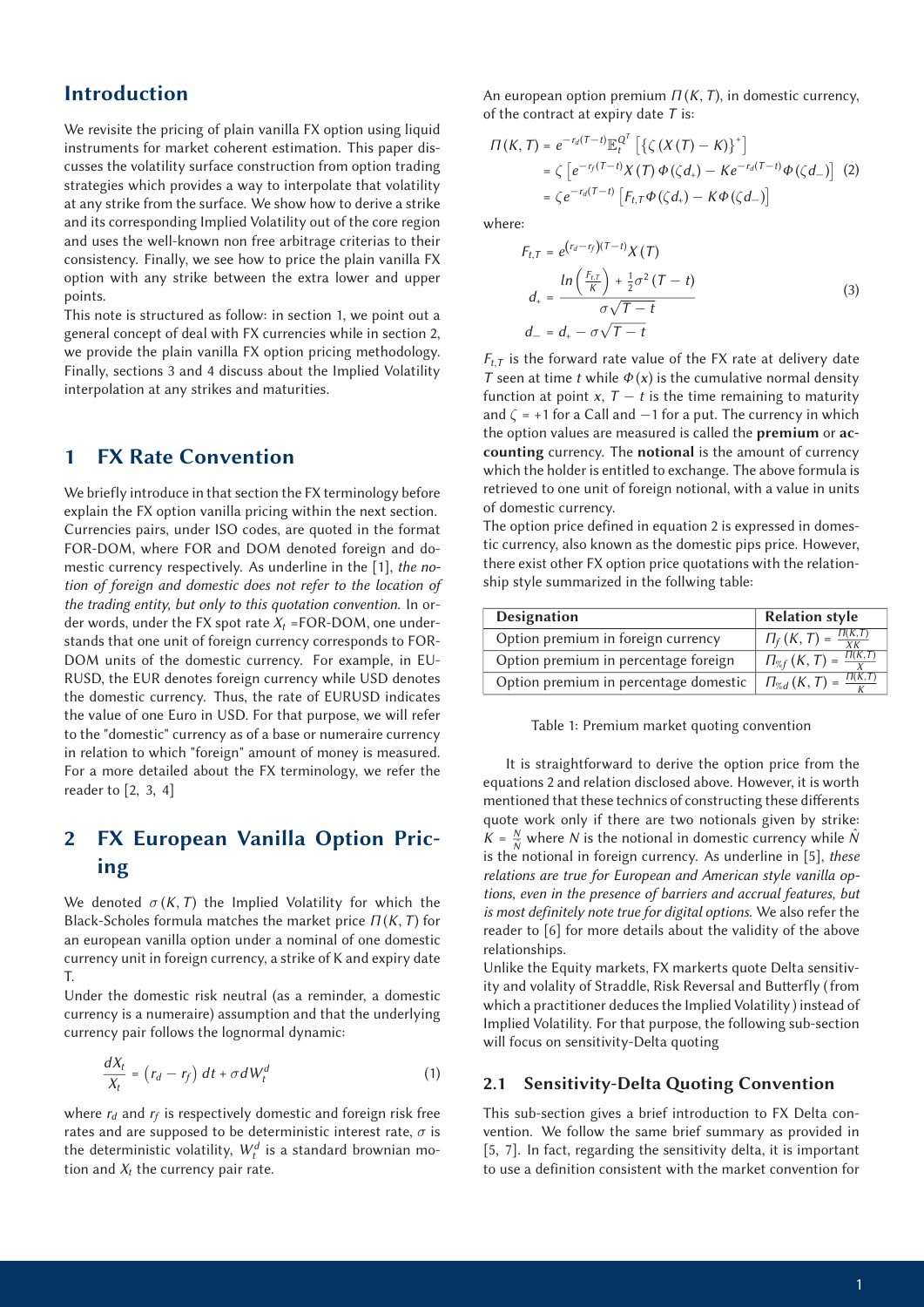the currency. In other words, it is crucial to know how the deltas are definied when such quotes are obtained. Otherwise, option prices will be incorrect. As for FX option vanilla premium market quoting convention, there are several definition of delta such as: spot/forward delta, pips/percentage delta.

#### 2.1.1 Pips Spot Delta or Unadjusted Pips Spot Delta

The pips spot delta is the sensitivity of the present value with respect to the spot rate. This style of Delta implies that the premium currency is in domestic while the notional currency is in foreing. In the market, this style is commonly adapted by currency pairs with USD as domestic currency such as: EU-RUSD, AUDUSD, etc. The pips spot delta is equivalent to the standard Black-Scholes delta:

$$
\Delta = \zeta e^{-r_f(T-t)} \phi(\zeta d_+)
$$
\n(4)

#### 2.1.2 Pips Forward Delta or Unadjusted Pips Forward Delta

The pips forward delta is the sensitivity of the present value with respect to the forward. As of the pips spot delta, this style of delta implies that the premium currency is domestic and notional currency is foreign. The pips forward delta is often used in FX smile because of the fact that the delta of the Call and the absolute value of the delta of the corresponding Put add up to 100%, i.e the 25%-Delta Call must have the same volatility as a 75%-Delta Put.

In the Black-Scholes model, the pips forward delta has the form:

$$
\Delta = \zeta \Phi(\zeta d_+) \tag{5}
$$

#### 2.1.3 Premium Adjusted Pips Spot Delta or Percentage Spot Delta

The percentage spot delta or premium adjusted pips spot delta is the first derivative of the present value with respect to the spot, both in percentage foreign while risk exposure is in domestic currency. That delta has the form:

$$
\Delta(\%) = \zeta e^{-r_f(T-t)} \frac{K}{F_{t,T}} \phi(\zeta d_-)
$$
 (6)

#### 2.1.4 Premium Adjusted Pips Forward Delta or Percentage Forward Delta

The premium adjusted pips forward delta is the first derivative of the present value with respect to the forward. As in the case of a premium adjusted pips spot delta, a premium in foreign currency leads to an adjustment of the forward delta. That delta has the form:

$$
\Delta(f, \%) = \zeta \frac{K}{F_{t,T}} \Phi(\zeta d_-) \tag{7}
$$

At the end, one can see that if the premium currency is in domestic currency, then no premium adjustment is applied and the pips delta is used, whereas if the premium currency is foreign currency, the premium adjusted delta takes care of the correction induced by payment of the premium in foreign currency.

#### 2.2 Construction of Implied Volatility Smiles

The previous subsections introduced FX specific delta. This knowledge is crucial to understand the volatiity construction procedure. In FX markets, the convention is that the market quotes volatilies instead of direct prices of the option. For that purpose, Straddle, Risk Reversal (*RR*) and Butterfly (*BB*) are some of the most traded option strategies from which FX Implied Volatility is derived.

#### 2.2.1 Straddle Strategy

A Straddle is a combination of a Call and a Put with the same underlying, strike *K* and expiry date *T* such that the delta of the Strategy has zero value. Such product allows to retrieve the At-The-Money (ATM) Implied Volatility of the FX option such that the ATM Implied Volatility is quoted against a conventional defined ATM strike  $K_{ATM}$ . Thereby, a market consistent volatility smile  $\sigma(K)$  must admit the fact that σ (*KATM*) = σ*ATM*

Under the unadjusted pips spot/forward delta, and as the delta of the Straddle worst to zero value, one get :

$$
K_{ATM} = F_{t,T} e^{\frac{1}{2}\sigma_{ATM}^2(T-t)}
$$
\n(8)

For currency pairs including emerging currency (Latin americain such as: MXN, BRL, etc.) and/or options with long maturities (typically greater than 10Y), it is a convention to use the following definition of the ATM strike:

$$
K_{ATM} = F_{t,T} \tag{9}
$$

#### 2.2.2 Risk Reversal

In FX market, the Risk Reversal is quoted as the difference between the volatility of the Call and of the Put with a designated Delta. Typically, there are two levels of out-of-the money Delta quotation: 25% and 10%. The market consistent smile function  $\sigma(K)$  has to match the information implied within the Risk Reversal. Consequently, a Risk Reversal with *y* (*i.e*  $y = \{25\%, 10\% \}$ ) level has to fulfill:

$$
\sigma_{RR}(y) = \sigma\left(K_{y,c}\right) - \sigma\left(K_{y,p}\right) \tag{10}
$$

where  $\sigma(K_{y,c})$ ,  $\sigma(K_{y,p})$  and  $\sigma_{RR}$  are respectively the Implied Volatility of Call with *y*-level of delta, the Implied Volatility of Put with *y*-level of delta and the Risk Reversal quote with *y*-level of delta.

The Risk Reversal measures the skewness of the smile and can be seen as the extra volatility to be added to the *y*-delta Put volatility compared to a Call volatility with the same absolute delta. Finally, Equation 10 tells us that the Risk Reversal market strike is computed in Black-Sholes model with a single constant volatility of  $\sigma^{\rm y}_{ATM}$ , such that at these strikes, the Call and Put have respectively 25% and −25% delta.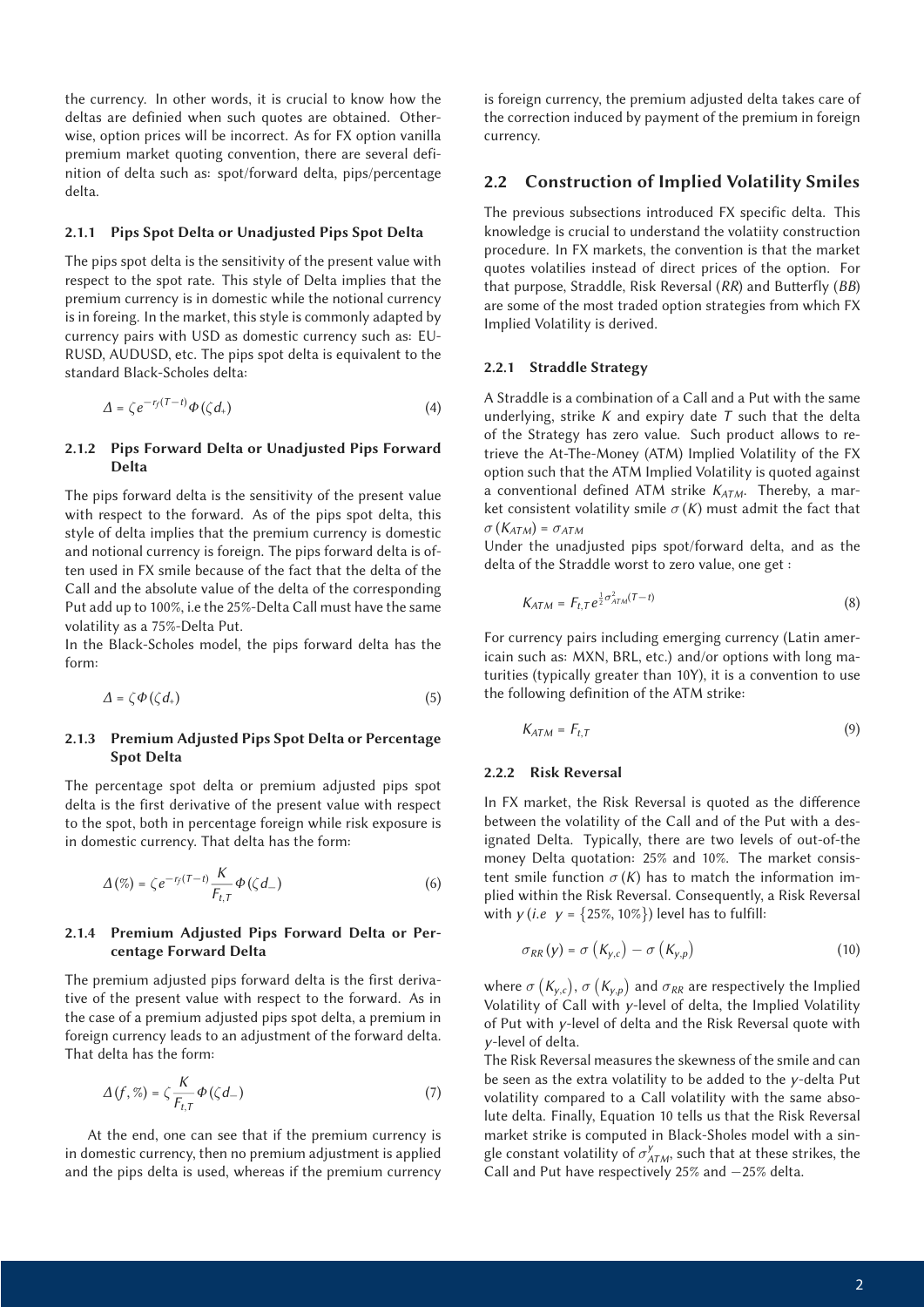#### 2.2.3 Butterfly Strategy

The Butterfly is quoted as a single volatility  $\sigma_{BB}$  for delta level, typically 10% and 25% delta.

For a delta level, the associated strikes for the Call and the Put are both computed in Black-Sholes model with a single constant volatility. Under a market consistent volatility  $\sigma(K)$ , the butterfly quote is expressed as:

$$
\sigma_{BB}(y) = \frac{1}{2} \left( \sigma_{y,c} + \sigma_{y,p} \right) - \sigma_{ATM} \tag{11}
$$

This quotation leads to a lot of confusion among academics and practitionners. We refer the reader to the documents [8, 9, 10]

#### 2.2.4 Implied Volatility

From equation 10 and 11, the market consistent volatilities of the Call and the Put can be write as:

$$
\begin{cases}\n\sigma_{10\%,p} = \sigma_{BB} (10\%) + \sigma_{ATM} - \frac{1}{2} \sigma_{RR} (10\%) \\
\sigma_{25\%,p} = \sigma_{BB} (25\%) + \sigma_{ATM} - \frac{1}{2} \sigma_{RR} (25\%) \\
\sigma_{25\%,c} = \sigma_{BB} (25\%) + \sigma_{ATM} + \frac{1}{2} \sigma_{RR} (25\%) \\
\sigma_{10\%,c} = \sigma_{BB} (10\%) + \sigma_{ATM} + \frac{1}{2} \sigma_{RR} (10\%)\n\end{cases}
$$
\n(12)

Their respective strikes  $K_{v,c}$  and  $K_{v,p}$  are determined so as to match the related quoted *y*−delta level. For example, under unadjusted pips spot delta quotation, the strike of the Put option can be retrieved by resolving the following equation:

$$
y = -e^{-r_f(T-t)}\phi\left(-\frac{\ln\left(\frac{F_{t,T}}{K_{y,\rho}}\right) + \frac{1}{2}\sigma_{y,\rho}^2(T-t)}{\sigma_{y,\rho}\sqrt{T-t}}\right) \qquad (13)
$$

where *y* takes values of  $-25\%$  and  $-10\%$ .

The resolution of equations 13 requires the inversion of the cumulative normal density function, which is avalaible under Python langage, otherwise, it can be implemented with a dichotomie, bisection or Newton algorithm or other sophistical method.

## 3 Volatility Interpolation and Extrapolation in the Strike Axis

From the previous section, we retrieved five usual couples of strikes and volatilities. This section aims at defining the Implied Volatility for a random strike level inside a market zone and outside of that zone given liquid expiring date *t*.

#### 3.1 Implied Volatility interpolation

Various different interpolation methods can be considered, among which SABR model [11], Kernel methods, stochastic and local volatility models. In this work, two main criteria were used in selecting the interpolation methods. The first criterion is simplicity of implementation and the second one is its robustness, so complex methods that required different

type of fit depending on the data are excluded. Furthermore, the selected method had to work with only five data which meant that regression models were also ruled out. Having said that, the cubic spline fulfilled both criteria and will be used as third order polynomial to perform a perfect fit of a five volatility of a smile. The parameterization of that polynomial is as follows:

$$
\sigma_j^2(K) = z_j(K) = \sum_{i=0}^3 \epsilon_i \left(K - \ln \frac{F}{K_j}\right)^i \text{ for K in } [K_j, K_{j+1}] \tag{14}
$$

where  $\epsilon_i$  is the coefficient of the polynomial.

The index *j* is associated to the following couple of Implied Volatility and strike:

| Index $j$ | Strike $(K_i)$ | Implied Volatility $(\sigma_i)$ |
|-----------|----------------|---------------------------------|
|           | $K_{10\%, p}$  | $\sigma_{10\%, p}$              |
|           | $K_{25\%, p}$  | $\sigma_{25\%, p}$              |
| 3         | $K_{ATM}$      | $\sigma_{ATM}$                  |
|           | $K_{25\%, c}$  | $\sigma_{25\%,c}$               |
| 5         | $K_{10\%, c}$  | $\sigma_{10\%,c}$               |

| Table 2: The index and couple of strike and Implied Volatility |  |  |
|----------------------------------------------------------------|--|--|
| to be used within the strike interpolation                     |  |  |

#### 3.2 Implied Volatility Extrapolation

Numerous papers [12, 13, 14, 15, 16, 17, 18] have addressed the conditions that may be sufficient to ensure that implied volatility is free of arbitrage. For that purpose, in [12], the authors have adressed two methods to perform the implied volatility extrapolation. The first method is based on the interpolation within the region of observed prices, while the implied volatility is setted to be a constant outside of market quotation. The second method is based on the parametric approach (ex.: SABR) where a same methodology is used both within the core and outside regions.

In this paper, we use cubic interpolation in the region of observed prices while the SABR model [11] is used for lower points. For that purpose, outside the core region, the extrapolation is done at extra lower points by employing the below analytical formula:

$$
\begin{cases}\nK_0 = 4K_1 - 3K_3 < K_1; z_0(K_0) = \sigma_{Sabr}(K_0) \\
K_6 = 4K_5 - 3K_3 > K_5; z_6(K_6) = \sigma_{Sabr}(K_6)\n\end{cases} \tag{15}
$$

where  $\sigma_{Sabr}$  ( $K_0$ ) is the unique value of the Implied Volatility yields the option's price under SABR model.

It is easy to check that  $K_0$  is lower than  $K_1$ , while  $K_6$  is upper than  $K_5$ .

## 4 Temporel Interpolation

A pragmatic choice used to interpolate the Implied Volatility, given a strike is to assume a flat forward volatility in time. This is equivalent to a linear interpolation in total variance. Assuming  $\sigma_{ATM}(p)$  and  $\sigma_{ATM}(q)$  at maturity p and q respectively, we may interpolate an *ATM* volatility at a time t, i.e  $p < t < q$  by the following formula: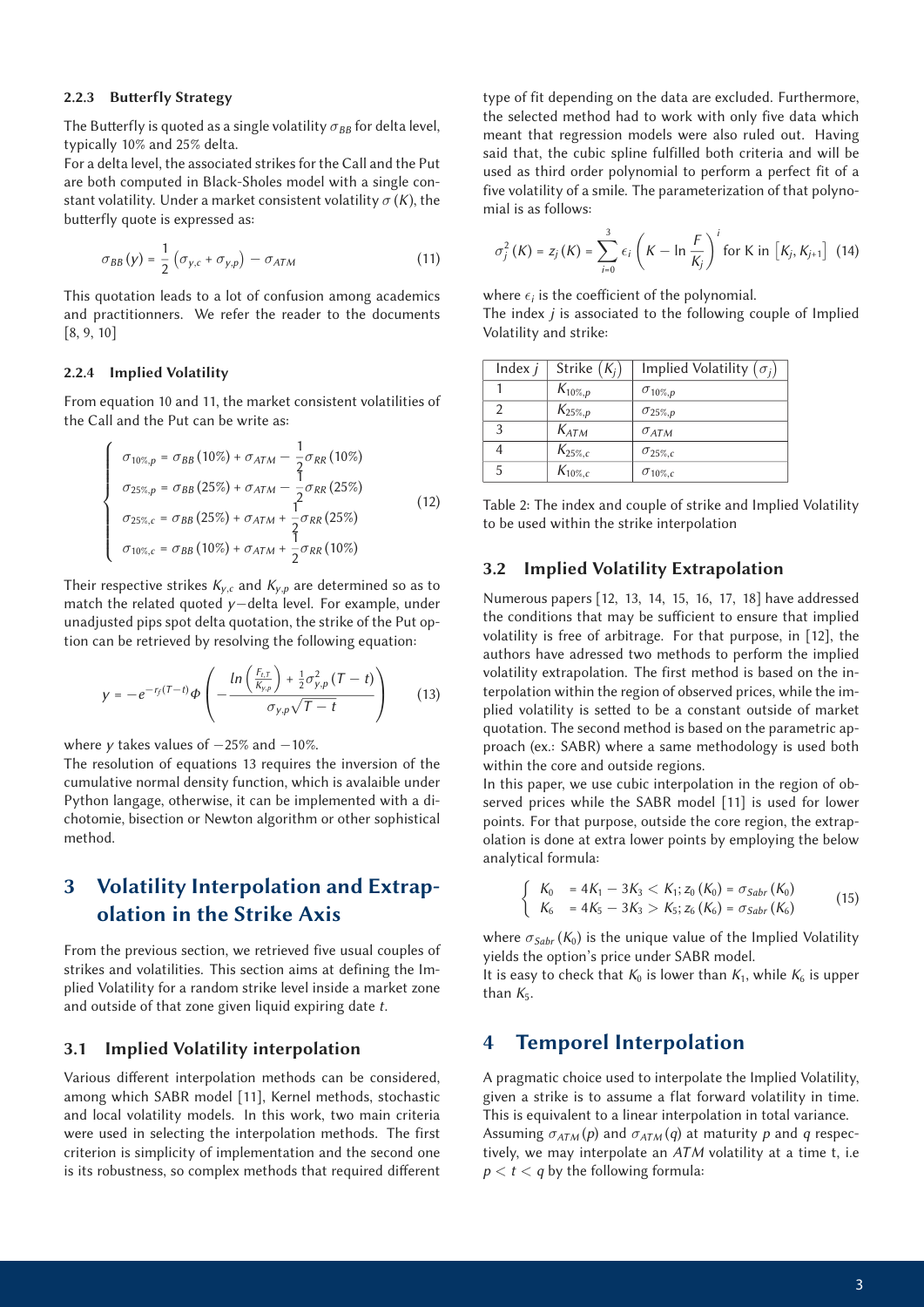$$
\sigma_{ATM}^2(t) t = \frac{q-t}{q-p} \sigma_{ATM}^2(p) p + \frac{t-p}{q-p} \sigma_{ATM}^2(q) q \qquad (16)
$$

The temporal interpolation in ∓10 Delta and ∓25 Delta volatilities may follow this methodology.

## Conclusion

We have rescaled the FX rate convention to avoid misunderstanding on the FX market quotations. Then the paper outlined various delta quotations commonly used in FX market as options can be traded in both currencies. The common market instruments used to calibrate the Implied Volatility smile are introduced and efficient market calibration is used. Thus, the strike-wise interpolation as well as the extrapolation is outlined to compute the Implied Volatility. Finally, the time-wise interploation is highlight to define the Implied Volatility for a random time.

Follow-up paper will extend Black-Scholes model to price the FX quanto option and describe an efficient way to retrieve the correlation currencies pairs.

### References

- [1] Wystup U. *FX Options and structured products*. Wiley Finance, 2006.
- [2] Beier C.C. and C. Renner. Foreign exchange options: Delta and at the money conventions. *Encyclopedia of antitative Finance*, 2010.
- [3] A. Castagna. Fx options and smile risk. *Wiley*, 2010.
- [4] I.J Clark. Foreign exchange options pricing. *A practitioner's guide*, 2010.
- [5] Changwei Xiong. Foreign exchange implied volatility surface. http://www.cs.utah.edu/ cxiong/, 2011.
- [6] I. Clark. Foreign exchange options pricing. *A practitioner's guide, Wiley Finance*, 2011.
- [7] D Reiswich. *The Foreign Exchange Volatility Surface*. PhD dissertation, Frankfurt School of Finance and Management, 2010.
- [8] A. M Malz. *Option-Implied probability Distributions and Currency Excess Returns*. SSRN eLibrary, 1997.
- [9] Jun Wang. *The Multivariate Variance Gamma Process and its Applications in Multi-Asset Option Pricing*. PhD dissertation, The university of Maryland, 2009.
- [10] Rayee G. Skantzos N.S. Bossens, F. and G. Deelstra. *Vanna-Volga Methods applied to FX derivatives: from theory to market practice*. Working papers CEB., 2009.
- [11] D. Kumar A. S. Lesniewski Hagan, P. S. and D. E. Woodward. Managing smile risk. Wilmontt Magazine, (1):84-108, 2002.
- [12] M. Dodgson S. Benaim and D Kainth. An arbitrage-free method for smile extrapolation. (1), 2009.
- [13] S. Benaim and P. Friz. Regular variation and smile asymptotics. *Mathematical Finance*, (1):1–12, 2009.
- [14] S. Benaim and P. Friz. Smile asymptotics ii: Models with known moment generating functions. *Journal of Applied Probability*, (1):16–32, 2009.
- [15] P. Carr and D. B. Madan. A note on suficient conditions for no arbitrage. *Finance Research Letters*, 2(3):125-130, 2005.
- [16] L. Cousot. Conditions on option prices for absence of arbitrage and exact calibration. *Journal of Banking and Finance*, (11):3377–3397, 2007.
- [17] E. Gobet E. Benhamou and M. Miri. Analytical formulas for local volatility model with stochastic rates. Quanti*tative Finance*, 2011.
- [18] S. Herzel. Arbitrage opportunities on derivatives: A linear programming approach. dynamics of continuous. *Discrete and Impulsive System*, 2005.